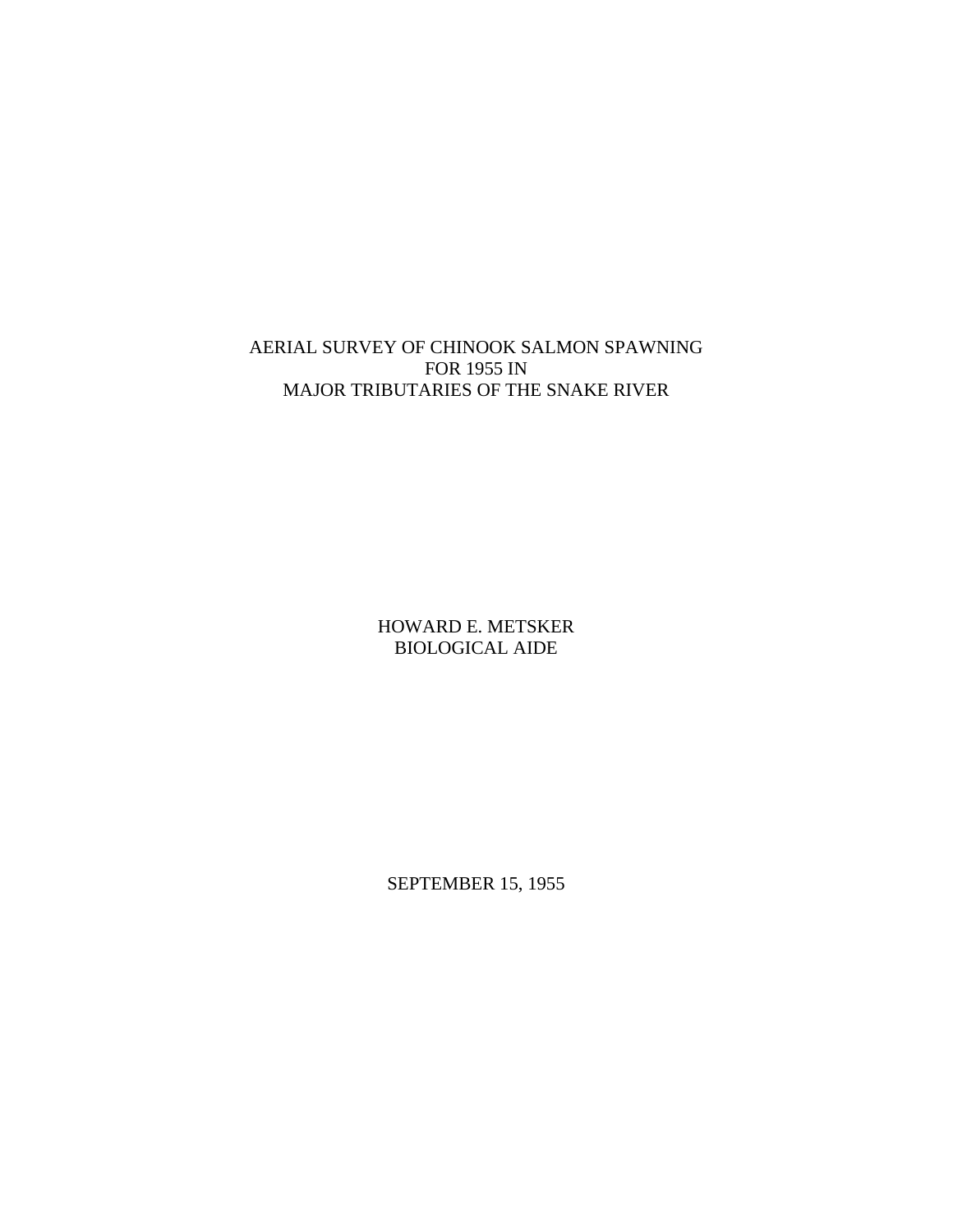## AERIAL SURVEY OF CHINOOK SALMON SPAWNING FOR 1955 IN MAJOR TRIBUTARIES OF THE SNAKE RIVER

With authorization from the Idaho State Fish and Game Department through the Corps of Engineers fishery research program, the aerial survey of Idaho and Oregon was carried out this year as in the previous year.

The aerial survey was begun by the training flight of the author by Forrest Hauck, of the Idaho Fish and Game Department. The surveys were made from two different airplanes, a Stinson 165 and a Stinson 450. They were flown approx-imately 200 to 400 feet above the streams at the rate of 60 to 80 miles per hour. Because of flying conditions that prevailed in the canyons, it was necessary to fly downstream. Some streams were flown twice or more to obtain accuracy in total redds, but a greater per cent were flown only once. Redds were so numerous in small areas an accurate count could not be made. The plane would have to be able to fly slower and lower to correct this.

The stream conditions and the methods of flight were about the same as last year which James Keating described in his Aerial Report of 1954.

### TABULATED RESULTS OF ENTIRE SURVEY

On the following page is a table showing the complete data collected from the aerial flights. A tabulator was employed to count the redds, and the per cent of spawning was estimated. The streams are recorded in the order they were checked.

## CHRONOLOGICAL RESUME OF AERIAL SURVEYS

## August 17 Survey:

On this date the head waters of the Salmon River were surveyed and a total of 75 redds were recorded. Live fish were numerous and spawning was estimated at 40 per cent complete.

Sulphur Creek was surveyed and a total of 73 redds were recorded. This number being far less than the previous year because of a cloud burst that occurred July 25, 1955, taking a heavy toll of spawning fish. Spawning was estimated at 85 per cent complete.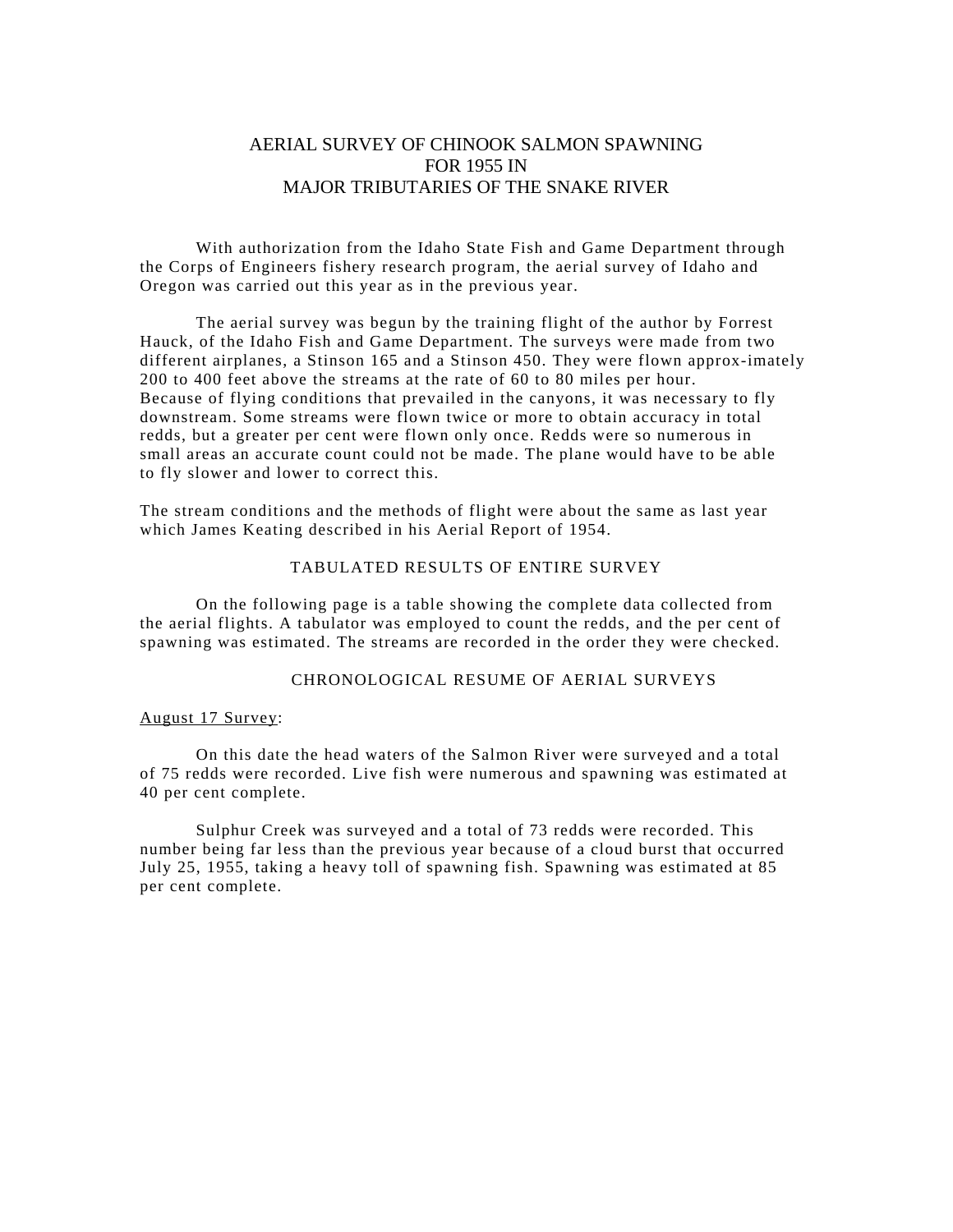## Table 1

Numbers of Chinook Salmon Redds Counted During Aerial Surveys

| Stream               | Date   | Miles<br>Flown | Redd<br>Count | Redds<br>Per<br>Mile | Per Cent<br>Spawning<br>Completed | Time of<br>Flight |
|----------------------|--------|----------------|---------------|----------------------|-----------------------------------|-------------------|
| <b>IDAHO STREAMS</b> |        |                |               |                      |                                   |                   |
| Head Waters of       |        |                |               |                      |                                   |                   |
| Salmon River         | 8/17   | 13             | 75            | 5.7                  | 40                                |                   |
| <b>Sulphur Creek</b> | 8/17   | 9              | 73            | 8.0                  | 85                                |                   |
| Marsh Creek          | 8/17   | 15             | 67            | 4.4                  | 65                                |                   |
| <b>Beaver Creek</b>  | 8/17   | 9              | 91            | 1.1                  | 95                                |                   |
| Capehorn Creek       | 8/17   | 6              | 26            | 4.3                  | 80                                |                   |
| Bear Valley Cr.      | 8/17   | 27             | 24            | .8                   | 30                                |                   |
| <b>Elk Creek</b>     | 8/17   | 14             | 129           | 9.2                  | 90                                | 0830-1100         |
| Head Waters of       |        |                |               |                      |                                   |                   |
| Salmon River         | 8/27   | 19             | 840           | 44.0                 | 95                                |                   |
| Valley Cr.           | 8/27   | 17             | 150           | 8.8                  | 88                                |                   |
| Marsh Creek          | 8/27   | 15             | 248           | 16.5                 | 100                               |                   |
| <b>Beaver Creek</b>  | 8/27   | 9              | 96            | 1.6                  | 100                               |                   |
| Knapp Creek          | 8/27   | 6              | 18            | 3.0                  | 100                               |                   |
| Capehorn Creek       | 8/27   | 6              | 122           | 23.0                 | 100                               |                   |
| <b>Sulphur Creek</b> | 8/27   | 9              | 132           | 14.0                 | 100                               | 0730-1020         |
| Bear Valley Cr.      | 8/28   | 26             | 585           | 22.5                 | 100                               |                   |
| <b>Elk Creek</b>     | 8/28   | 14             | 548           | 38.0                 | 100                               |                   |
| Camas Creek          | 8/28   | 24             | 208           | 8.6                  | 100                               | 0730-11-30        |
| <b>Big Creek</b>     | 8/29   | 36             | 731           | 2.3                  | 98                                | 0900-1200         |
| East Cork            | 8/30   | 33             | 622           | 171.0                | 80                                |                   |
| Yankee Fork          | 8/30   | 20             | 64            | 3.2                  | 100                               |                   |
| Salmon River         | 8/30   | 7              | 93            | 13.0                 | 80                                |                   |
| Sunbeam-Stanley      |        |                |               |                      |                                   |                   |
| Salmon River         | 8/30   | 27             | 122           | 4.5                  | 50                                | 0830-1245         |
| Sunbeam-Challis      |        |                |               |                      |                                   |                   |
| Panther Creek        | 8/31   | 37             | 25            | .67                  | 98                                | 0800-0930         |
| Salmon River         | 8/31   | 36             | 41            | 1.1                  | 75                                | 0940-1210         |
| Salmon to Challis    |        |                |               |                      |                                   |                   |
| Lemhi River          | 9/1    | 52             | 444           | 8.5                  | 90                                | 0700-1030         |
| Pahsimeroi River     | 9/1    | 18             | 127           | 7.0                  | 90                                | 1300-1430         |
| Lake Cr. - Secesh    | 9/2    | 25             | 127           | 5.0                  | 100                               | 0630-0930         |
| South Fork           | 9/2    | 72             | 2746          | 38.0                 | 95                                | 1000-1230         |
| Loon Creek           | 9/10   | 30             | 265           | 8.8                  | 100                               | 0700-1130         |
| Pistol Creek         | $9/10$ | $\,8\,$        | 38            | 4.5                  | 100                               |                   |
| Johnson Creek        | 9/10   | 34             | 503           | 1.4                  | 100                               | 1200-1230         |
| East Fork Salmon     | 9/11   | 33             | 709           | 21.4                 | 100                               | 0910-1115         |
| <b>Salmon River</b>  |        |                |               |                      |                                   |                   |
| East Fork-Challis    | 9/11   | 20             | 100           | 5.0                  | 95                                | 1145-1415         |
| Lemhi River          | 9/11   | 52             | 226           | 4.3                  | 100                               |                   |
| Pahsimeroi           | 9/11   | 18             | 181           | $10.0$               | 100                               |                   |
| Salmon River         |        |                |               |                      |                                   |                   |
| Challis-Salmon       | 9/11   | 53             | 138           | 2.6                  | 90                                |                   |
| <b>Valley Creek</b>  | 9/11   | 17             | 235           | 13.1                 | 100                               | 1500-1600         |
| <b>Totals</b>        |        | 866            | 11,969        | 13.8                 |                                   |                   |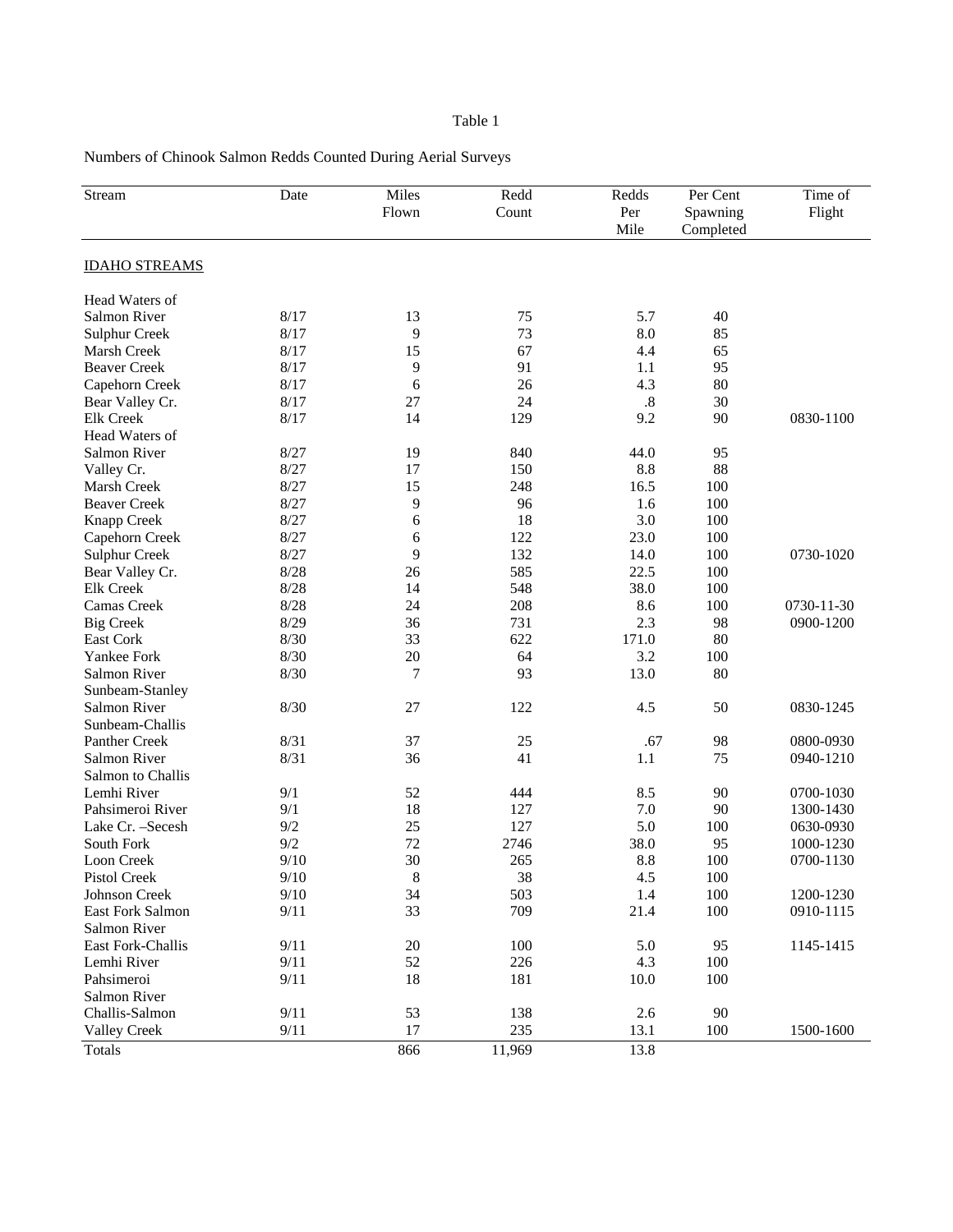## Table 1 (Continued)

## OREGON STREAMS

| Imnaha River     | 9/7 | 40  | 182 | 4.5 | 100 | 0800-1200 |
|------------------|-----|-----|-----|-----|-----|-----------|
| Catherine Creek  | 9/8 | 22  | 92  | 4.1 | 100 | 0700-0900 |
| Lookingglass Cr. | 9/8 | 10  | 28  | 2.8 | 100 | 1400-1700 |
| Wenaha River     | 9/8 | 25  | 173 | 6.9 | 100 |           |
| Lostine River    | 9/9 | 20  | 68  | 3.4 | 100 | 0700-1000 |
| Ninam River      | 9/9 | 21  | 12  | 5.7 | 100 | 1100-1330 |
| Eagle Creek      | 9/9 | 35  | 29  | .7  | 100 | 1400-1615 |
| Totals           |     | 173 | 692 | 4.0 |     |           |

Milages are estimated from scale maps and from previous survey data.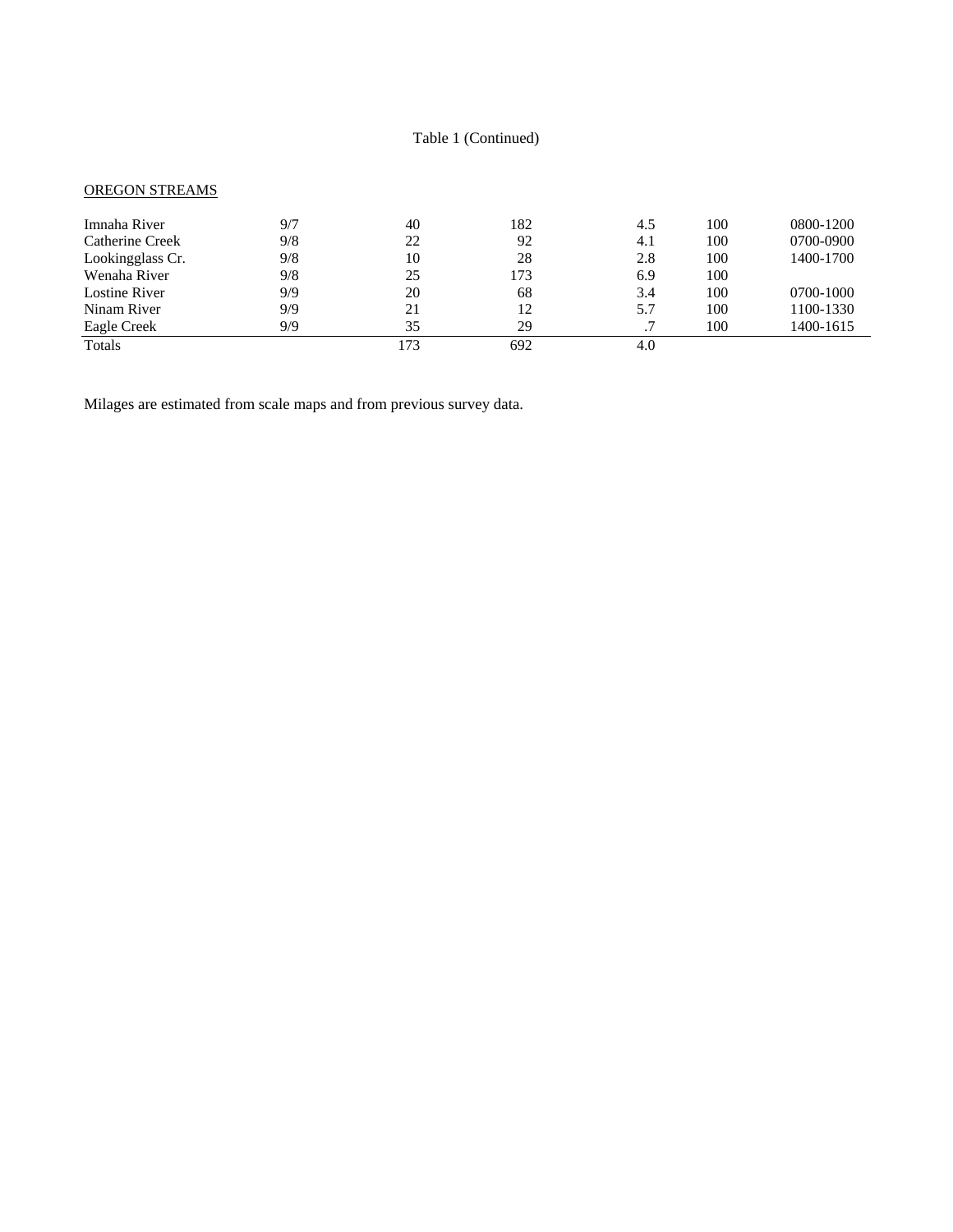The Marsh Creek drainage, which includes Capehorn Creek, Beaver Creek, and Marsh Creek, was surveyed and a total of 205 redds were recorded. Live fish were seen and spawning was estimated at 90 per cent complete.

Bear Valley drainage (Elk Cr. And Bear Valley Cr.) was also surveyed. The total redd count was low because of dredge work at the head of Bear Valley Creek which caused the water to be colored. The total redds were numbered at 297. The majority was counted on Elk Creek. Spawning was estimated 95 per cent completed.

#### August 27 Survey:

The headwaters of the Salmon River were surveyed with a total of 840 redds. Spawning was estimated at 95 per cent complete.

The diversion ditches for irrigation at various points along the river were taking the greater portion of the water leaving sections of the river dry and impassable for salmon.

Valley Creek was surveyed with a total of 150 redds. Spawning was estimated as being 88 per cent complete. Diversion ditches at the head of Valley Creek were using so much water that the creekbed was nearly dry and the salmon would not be able to advance upstream.

Marsh Creek drainage had a total of 484 redds with spawning completed. A very few live fish were observed, however, redds were fresh and easily detected.

Sulphur Creek was also surveyed and had a total of 132 redds and spawning was estimated at 100 per cent complete.

### August 28 Survey:

Elk Creek, a tributary of Bear Valley Creek, was checked with 548 redds, spawning was estimated at 100 per cent complete.

Bear Valley Creek was checked and stream conditions were excellent. The dredge operations had improved. On the first flight down, 506 redds were counted, and 585 on the second flight down. A few live fish were observed. The spawning was estimated as complete.

Camas Creek was surveyed for salmon redds. The spawning was noticed most heavily on the upper three quarters of the creek between Woodtick Cr. and Whitegoat Cr. A total of 208 redds were observed, and spawning was estimated 100 per cent complete.

#### August 29 Survey:

Big Creek, a tributary of the Middle Fork of the Salmon River, was surveyed. The most concentrated spawning was from Jacob's Ladder Creek to Logan Creek. The upper end of Big Creek was dry with only a few potholes full of water. A total of 731 redds were counted and spawning was estimated nearly completed with a few live fish on the lower 10 miles.

### August 30 Survey:

The East Fork of the Salmon River was flown and had a total of 622 redds. Spawning was estimated at 80 per cent complete because many live fish were seen.

Yankee Fork was surveyed and had a total of 64 redds. No live fish were seen and spawning was estimated as complete. The dredge working on this stream is the most probable cause for the low redd count.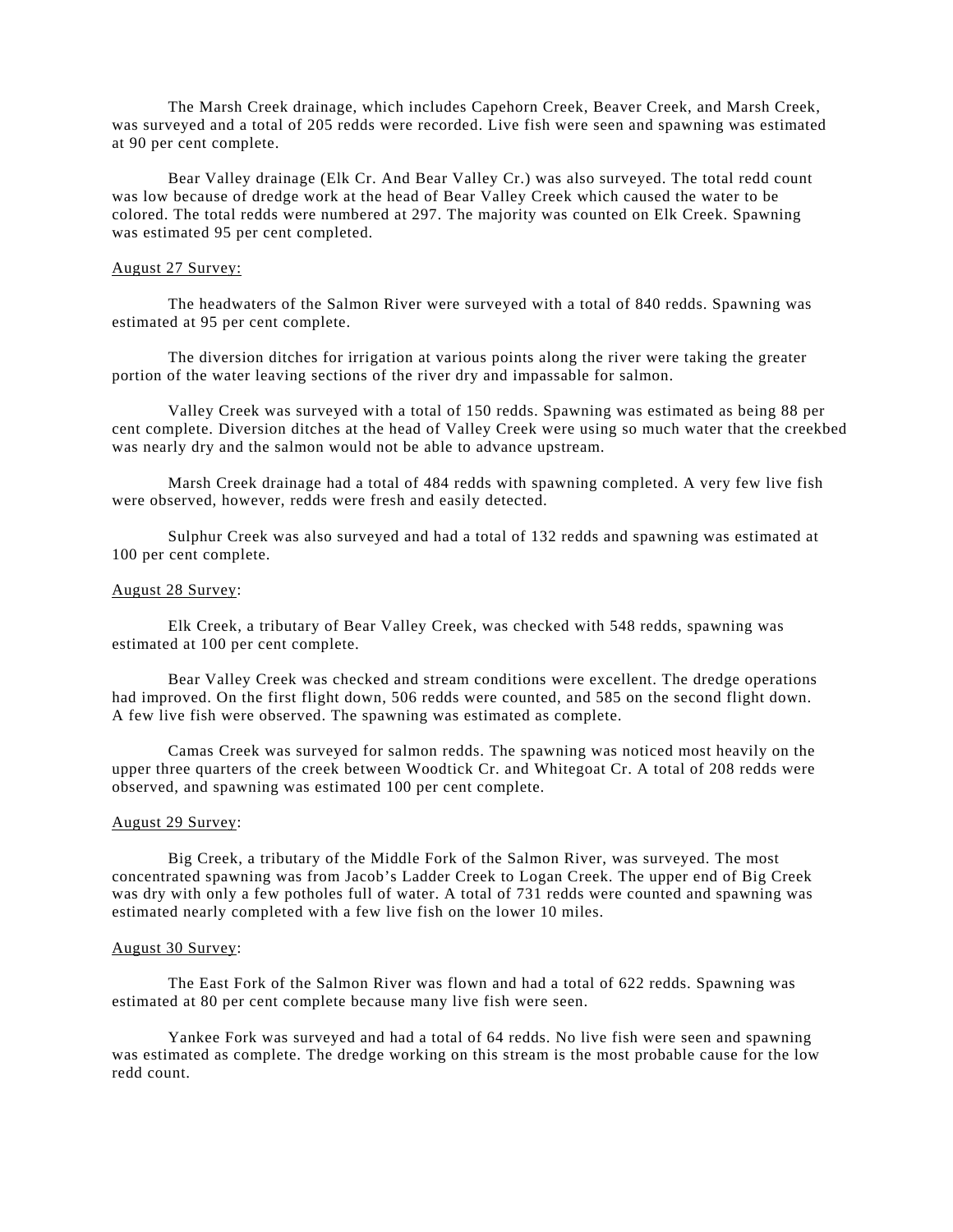Headwaters of the Salmon River was surveyed between Sunbeam Dam and Stanley. Ninety-

The area between Sunbeam Dam and the steel bridge at Challis had a total of 129 redds. Spawning was estimated at 50 per cent complete. Diversion ditches along this area were taking large quantities of water from the river, which may have some effect on the spawning.

### August 31 Survey:

Panther Creek was surveyed and had a total of 25 redds. A few live salmon were seen and spawning was estimated at 98 per cent complete. The water was clear down to Blackbird creek, but the silt of the cobalt mine on Blackbird Creek had left the Panther Creek bottom red from iron deposits. The water was colored enough in some places that the creek bed could not be seen. Accuracy was curtailed because of this.

Salmon River was surveyed from Salmon City to the steel bridge at Challis. A total of 41 redds was observed. Live fish were seen in deep holes and had not begun to make redds. The spawning was estimated to be 75 per cent complete.

### September 1 Survey:

The Lemhi River was surveyed and had a total of 444 redds. Numerous live fish were seen from Leadore down 10 miles. Spawning was estimated at 90 per cent complete. Diversion ditches for irrigation was taking most of the water away from the River, leaving it dry in several places.

The Pahsimeroi River was also checked and a total of 127 redds was recorded. Brush along this creek made it hard to obtain an accurate count. A few live fish were seen and spawning was estimated 90 per cent complete.

### September 2 Survey:

Lake Creek and the Secesh River were checked. Lake Creek had a total of 79 redds and the Secesh had 48 redds. The count on the Secesh may not be complete as a dredge was working near the river causing the water to be colored. The spawning was estimated as complete on both streams.

The South Fork was also checked at this date with a total of 2746 redds. The bulk of these redds was found in Stolle Meadows and Poverty Flat to Browns Airfield. Spawning was estimated at 80 per cent complete. Numerous amounts of live fish were seen on the redds.

### September 7 Survey in Oregon:

Surveying of Oregon Tributaries began at this date.

The Imnaha River was surveyed down-stream from Imnaha Falls to the mouth which empties into the Snake River. A total of 182 redds was counted and spawning was estimated as complete. The total number of redds was probable more than the actual number of new redds because of the stream condition. The river bottom was basalt or dark granite which made it hard to observe the old redds.

Catherine Creek, a tributary of the Grande Ronde River, had a total of 96 redds and the spawning was estimated as complete. The gravel of the streams was basalt in nature making detection of redds very difficult.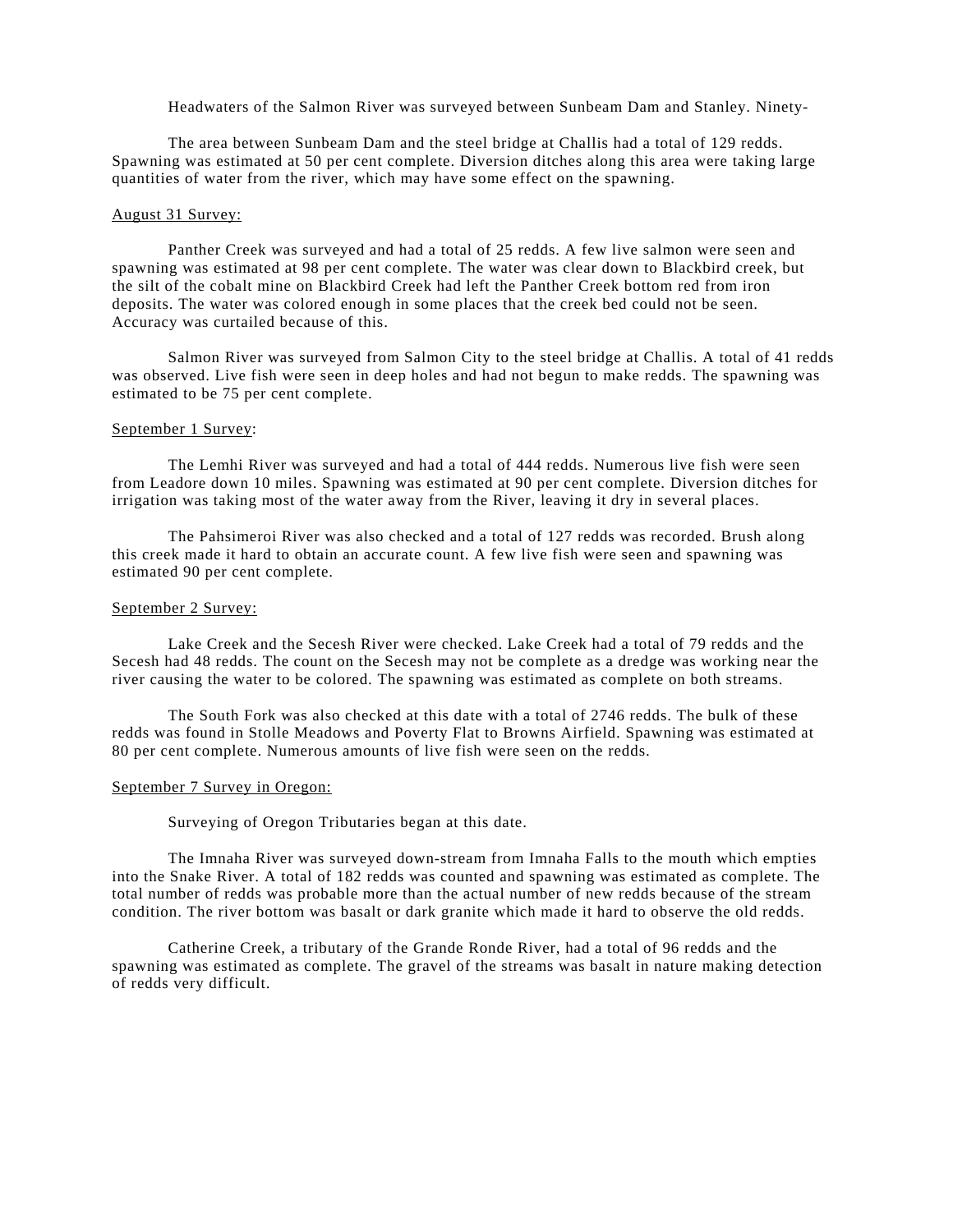#### September 8 Survey:

Lookingglass Creek, another tributary of the Grande Ronde, was surveyed. A total of 28 redds was counted, and spawning was estimated at 100 per cent complete. Believe there were many more older redds.

Wenaha River was also surveyed at this date, a total of 173 redds was counted. The spawning was estimated as complete. Flying was done in afternoon between storms. The lighting was below normal because of smoke in air from forest fires which seemed to put a glint on the water distracting the light.

#### September 9 Survey:

Minum River, which runs into the Wallowa River, was checked with a total of 120 Redds and spawning was estimated as complete. Redds were old and seemed to be more concentrated above and below the horse ranch.

The Lostine River, which is also a tributary of the Wallowa River, was surveyed and a total of 68 redds were observed. The spawning was estimated as complete. The spawning seemed to be more centralized below Lapover.

Approximately one mile above the town of Lostine a diversion dam three feet high was taking 95 per cent of the water for irrigation purposes. This no doubt had some effect on the spawning salmon.

Eagle Creek, the last creek to be surveyed in Oregon, had a total of 29 redds and spawning was estimated 100 per cent complete. Diversion dams at various points took 98 per cent of the water from the stream. This undoubtedly has had ill effect on the salmon. This drainage has the same formation as some of the best spawning streams in Idaho. It should have many more redds than it has.

#### September 10 Survey:

The aerial survey of Chinook salmon was resumed in the Salmon River Drainage on this date.

Loon Creek, a tributary of the Middle Fork of the Salmon River, was not on the itinerary but was surveyed and a total of 265 redds was counted. The spawning was estimated at 100 per cent complete.

Johnson Creek was surveyed and the redds were fresh and seemed to be concentrated below Cox's Ranch. A total of 503 redds was observed and spawning was estimated at 100 per cent complete.

### September 11 Survey:

Mr. Pirtle accompanied the author on this date and the following streams were surveyed once again because of the late spawning that occurred.

The East Fork of the Salmon River had a total of 709 redds which was an increase over the redd count made August 30 by 87 redds. The spawning was estimated as complete.

The Salmon River from the East Fork to Challis was surveyed and a total of 100 redds was noted which was an increase of 78 redds over the last survey. The spawning was estimated as 90 per cent complete as a number of live fish were observed.

The Pahsimeroi River, a tributary of the Salmon River, was surveyed and a total of 181 redds was observed which was an increase of 54 redds. Spawning was estimated as 100 per cent complete.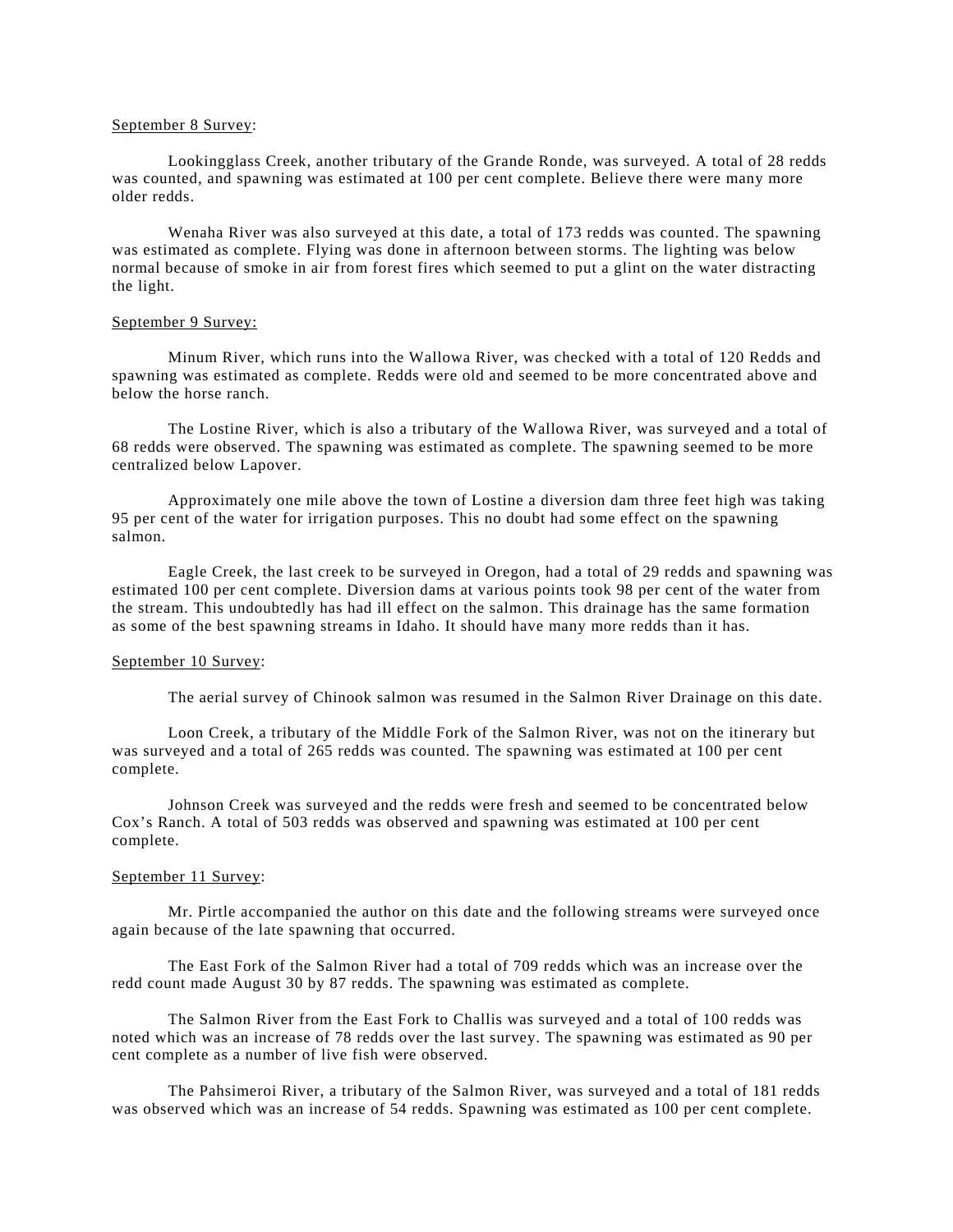These redds recorded for the Lemhi River were new redds over the last survey. A total of 226 redds was recorded. The old redds could not be readily detected so were not included. It must be taken into consideration that some of these may be redds of the last survey because where the water kept the stream clean from becoming covered with algae made the old redds appear new. The spawning was estimated as complete.

Another tributary of the Salmon River was surveyed. Valley Creek was found to have 235 redds, this was an increase of 85 redds. The spawning was estimated as complete.

This brings to conclusion the aerial check on redds in the Idaho and Oregon tributaries of the Snake River, for 1955.